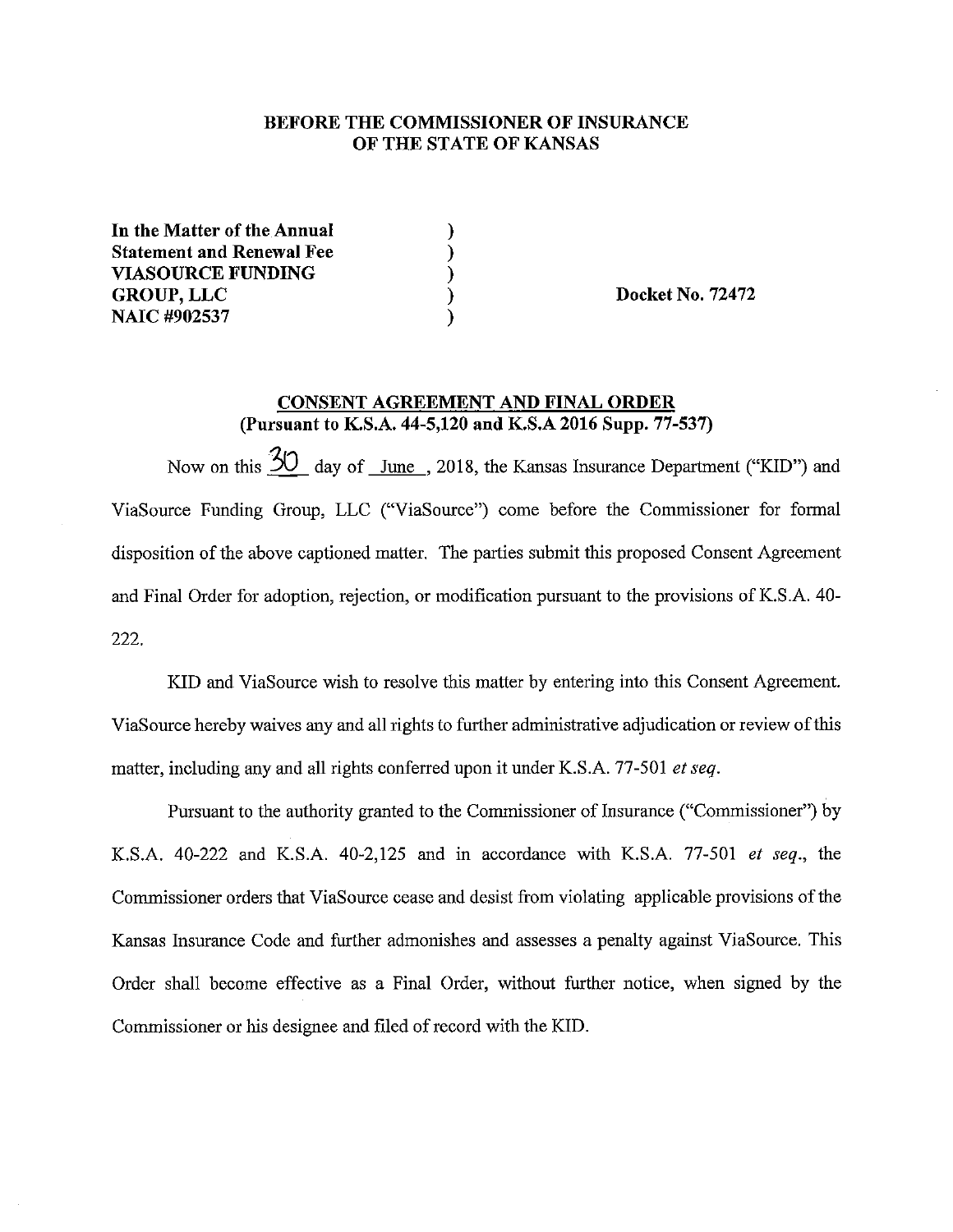#### **Findings of Fact**

- 1. ViaSource Funding Group, LLC is located at 106 Allen Road, Suite 2, Basking Ridge, NJ 07920-3853.
- 2. ViaSource has been authorized to transact insurance business in the State of Kansas since September 8, 2010.
- 3. ViaSource is registered with KID as a viatical settlement company.
- 4. ViaSource delinquently filed their 2013,2014, and 2015 Annual Statements and renewal fees on May 3, 2016.
- 5. In 2016, representatives from KID made five attempts by telephone and email to contact ViaSource before the company responded and delinquently filed their 2016 Annual Statement and renewal fee on May 24, 2017.
- 6. On March 7, 2018, March 13, 2018, and March 21, 2018, a KID representative contacted ViaSource regarding the 2017 filing and fee with no response.
- 7. On March 29,2018, the Director of the Health and Life Division of KID notified ViaSource that its Certificate of Authority ("CO A'') had expired for failure to file the 2017 Annual Statement and pay the renewal fee and that the COA should be returned to KID for cancellation.
- 8. On March 30, 2018, ViaSource delinquently filed its Annual Statement and renewal fee for 2017.

## **Applicable Law**

1. K.S.A.40-5003 states, in part:

(c) Licenses for viatica! settlement providers may be renewed from year to year on the anniversary date upon payment of the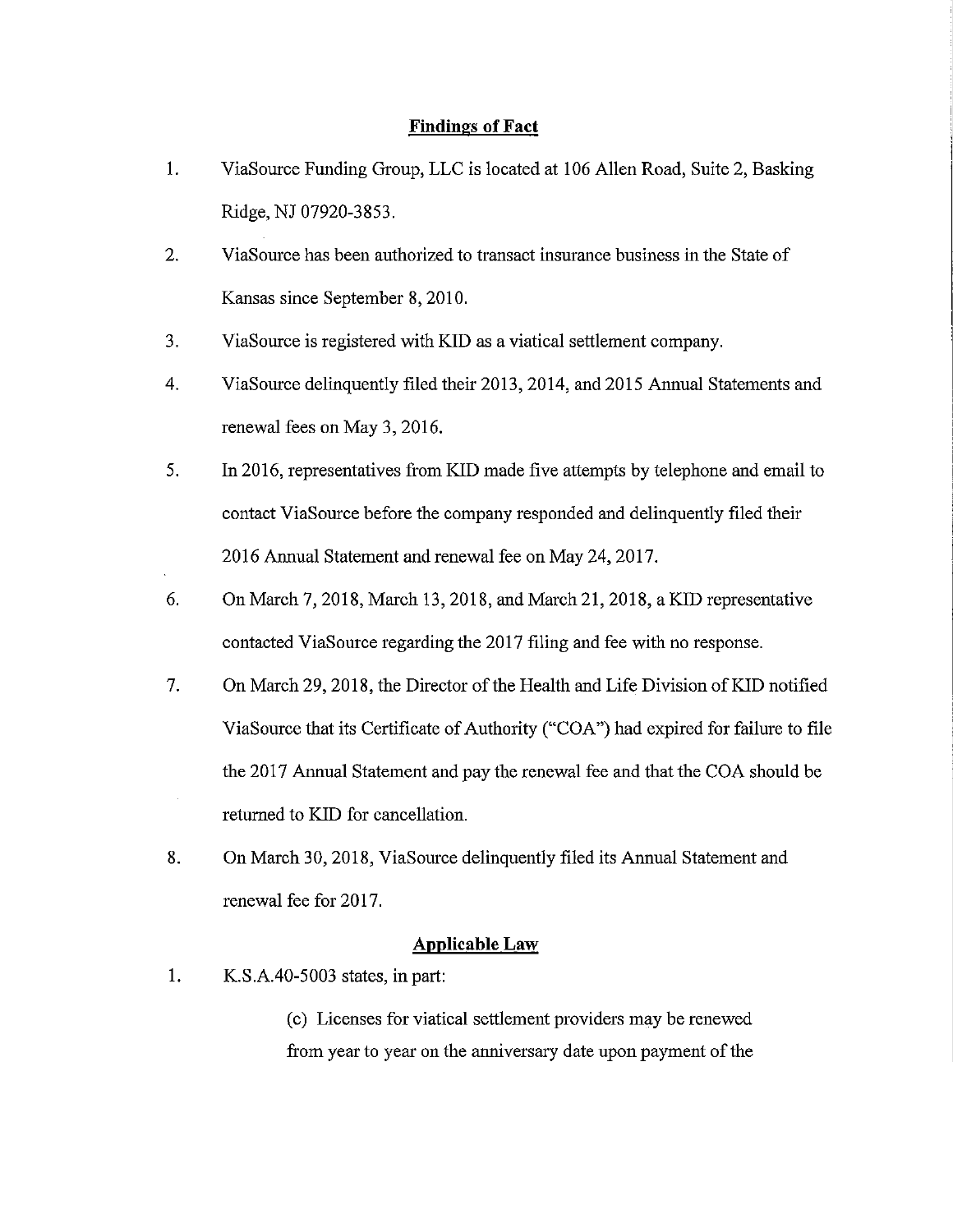annual renewal fee of \$500. Failure to pay the fees by the renewal date results in expiration of the license.

2. K.S.A. 40-2,125 states, in part:

 $\mathbf{t} = \mathbf{0} \in \mathbb{R}^{N}$ 

(a) If the commissioner determines  $\ldots$  that any person has engaged ... in any act or practice constituting a violation of any provision of the Kansas insurance statutes ... the commissioner may ... order ...

> (1) Payment of a monetary penalty of not more than \$1,000 for each and every act of violation, unless the person knew or reasonably should have known such person was in violation ... in which case the penalty shall not be more than \$2,000 for each and every violation.

#### **Conclusions of Law**

Based upon the Findings of Fact enumerated in Paragraphs #1 through #8 and the applicable law cited above, **THE COMMISSIONER OF INSURANCE MAKES THE FOLLOWING ORDERS:** 

- I. The Commissioner has jurisdiction over ViaSource and the subject matter of this proceeding and such proceeding is held in the public interest.
- 2. ViaSource has violated K.S.A. 40-5003(c) by not filing its Annual Statements, or pay its renewal fees of \$500,00 for 2013, 2014, and 2015 until May 3, 2016.
- 3. ViaSoucre has violated K.S.A. 40-5003(c) by not filing its Annual Statement, or pay its renewal fees of\$500.00 for 2017 until March 30,2018.

المستقلة المستقلة المستقلة المدينة التقاسية المدينة.<br>والمستقلة المستقلة المدينة المدينة المدينة المدينة المدينة المدينة المدينة المدينة المدينة المدينة المدينة الم

## **Orders**

Based on the Findings of Fact, Applicable law and conclusions cited above and pursuant to K.S.A. 40-2, 125(a)(l), **IT IS ORDERED, BY THE COMMISSIONER OF INSURANCE:**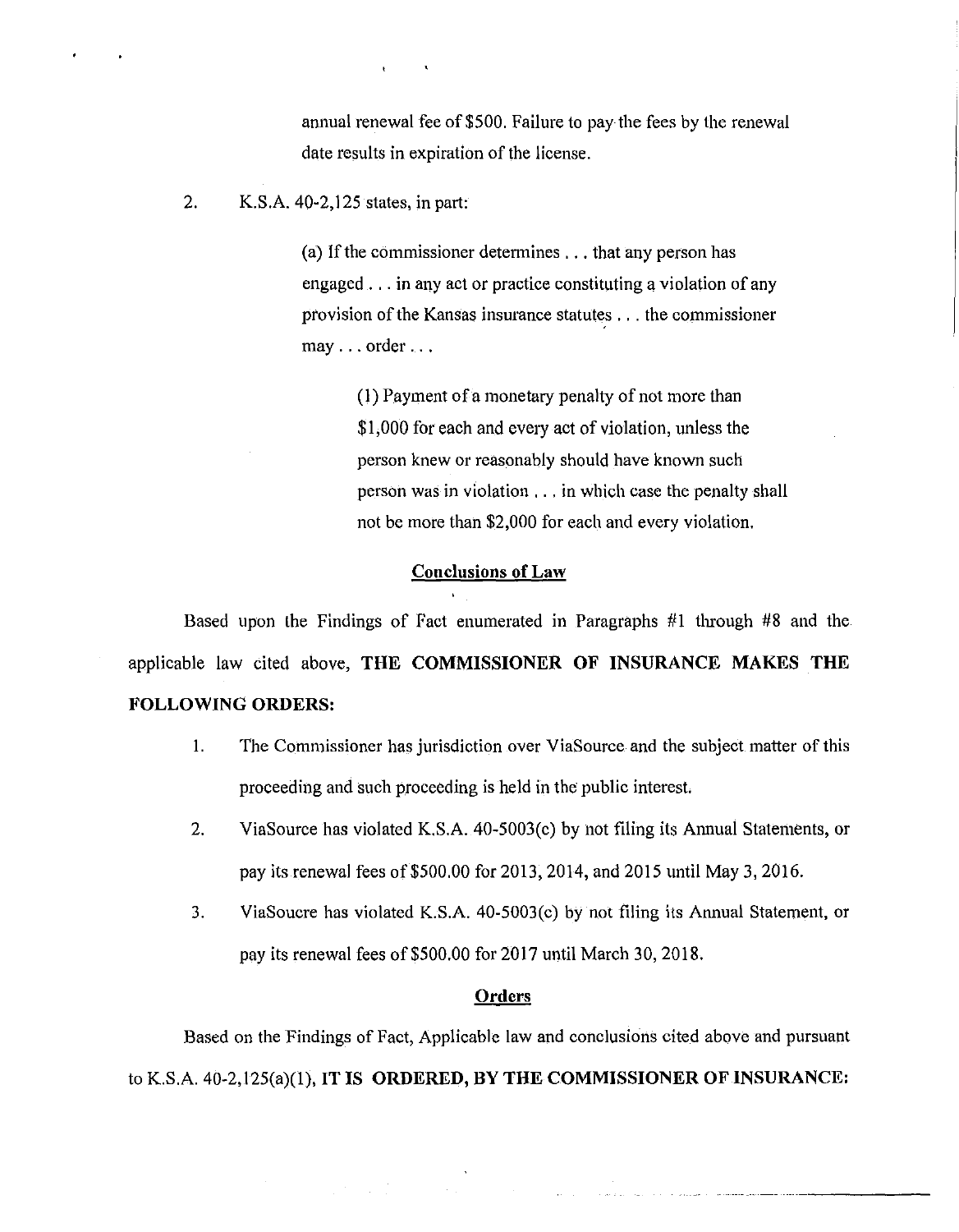- 1. Pursuant to K.S.A.  $40-5003(c)$ , K.S.A.  $40-2,125(a)(1)$  and (b), ViaSource shall pay a fine of \$5,000.00.
- 2. ViaSource shall cease and desist from "engaging in any act or practice constituting a violation of any provision of the Kansas insurance statutes or any rule and regulation or order thereunder."
- 3. The Commissioner shall retain jurisdiction over this matter to issue any orders deemed necessary.

**IT IS SO ORDERED THIS**  $\frac{54}{10}$  **DAY OF <u>ULIL</u><br>TOPEKA, COUNTY OF SHAWNEE, STATE OF KANS.** , **2018, IN THE CITY OF** 



Ken Selzer Commissioner of Insurance

BY:

Clark Shuktz<br>Assistant Commissioner

Approved By:

 $//h~&~$ 

Marc Feaster Managing Director ViaSource Funding Group, LLC